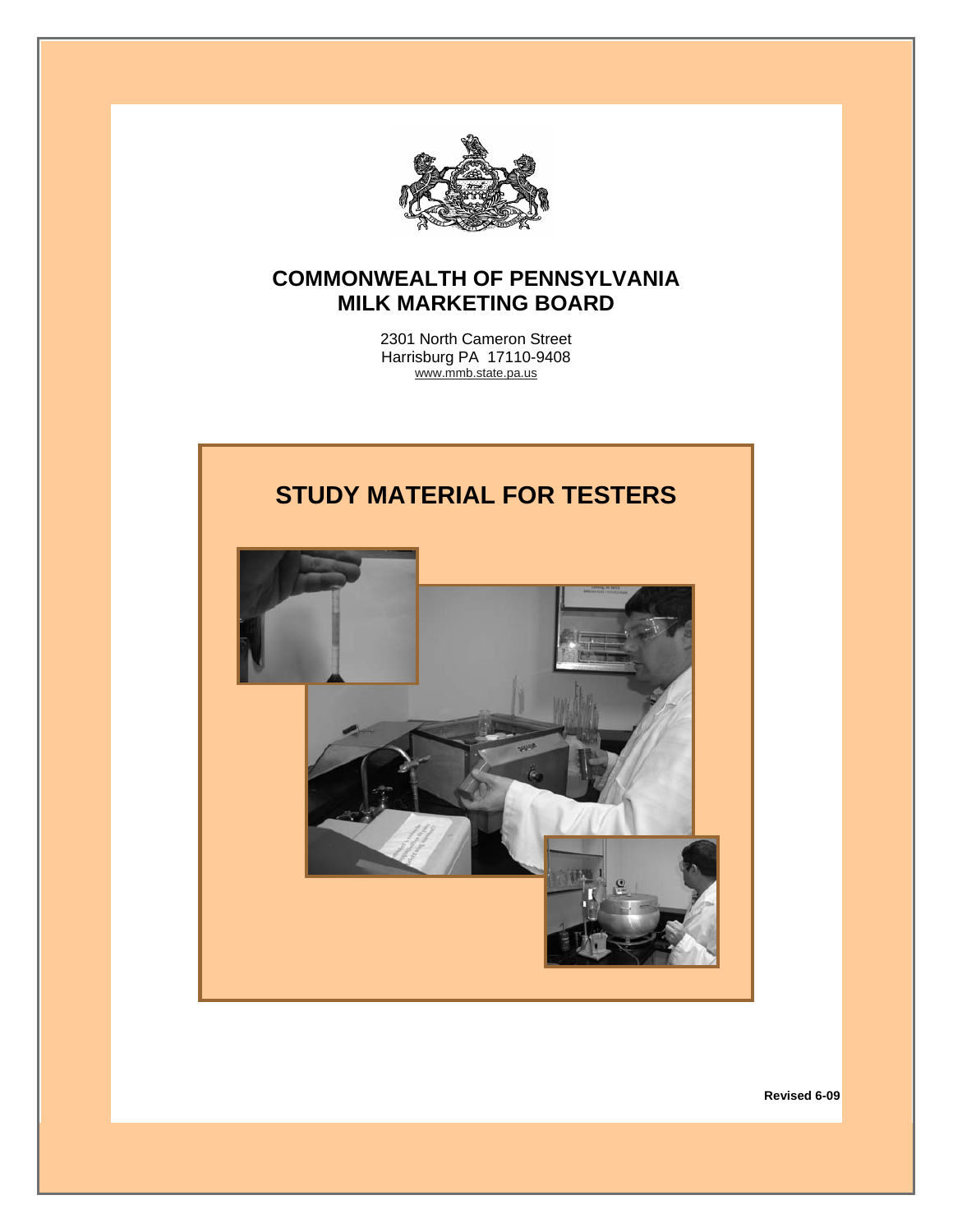#### **COMMONWEALTH OF PENNSYLVANIA MILK MARKETING BOARD 2301 NORTH CAMERON STREET HARRISBURG, PA 17110-9408**

## **STUDY MATERIAL FOR TESTERS**

ntroduction - The Pennsylvania Milk Marketing Law and Official General Price Orders, as issued by the Milk Marketing Board, fix minimum prices for milk purchased by Milk Dealers or Handlers from producers primarily on the basis of a price per hundredweight and component contents. Intr<br>Ord<br>by<br>hun

The importance of an accurate weight, sample and component test of producers' milk, can easily be determined since the weight and test have a direct relationship to the value of the milk as priced by the Board's Order.

The responsibilities of the weighing and testing of milk generally lie with the qualified person who determines these weights and takes the sample of the milk when received from producers at the processing plants, or from a bulk farm tank on the producers' premises, and the person who tests the milk to determine the component content of the sample.

Any persons who weigh and sample milk, and those that test milk samples and report results from which payment is made, must exercise every care and skill that will result in accuracy by proper methods. For this purpose, all such persons are required to undergo an examination for proficiency in weighing and sampling milk and a separate examination for testing milk. If successful in completing such examinations, they are eligible to apply for a Weigher and Sampler and/or Tester's license, renewable annually, which will qualify them to act as a Weigher and Sampler or Tester. These study materials, along with the Weigher/Sampler study materials, will prepare a candidate to take the tester examination. While the emphasis of the tester examination is on testing procedures, it is essential that certified testers have an understanding how the milk is picked up at the farm and how an accurate sample is taken. For a candidate for the tester examination to be successful, they must have a command of the information in both these and the Weigher/Sampler study materials.

### **DEFINITIONS**

**Authorized Laboratory –** Laboratory sanctioned by the Federal Market Administrator's Office to produce reference and control samples for calibration and accuracy checks of electronic testing equipment. Authorized laboratories include laboratories operated by the United States Department of Agriculture, Federal Market Administrators and commercial laboratories approved by the Federal Market Administrator's Office.

**Accuracy Check –** A test made at the beginning of each testing session and once per hour thereafter to determine the continued accuracy of the electronic testing apparatus. To perform the Accuracy Check, the Tester tests the first four of the reference samples. If the results of the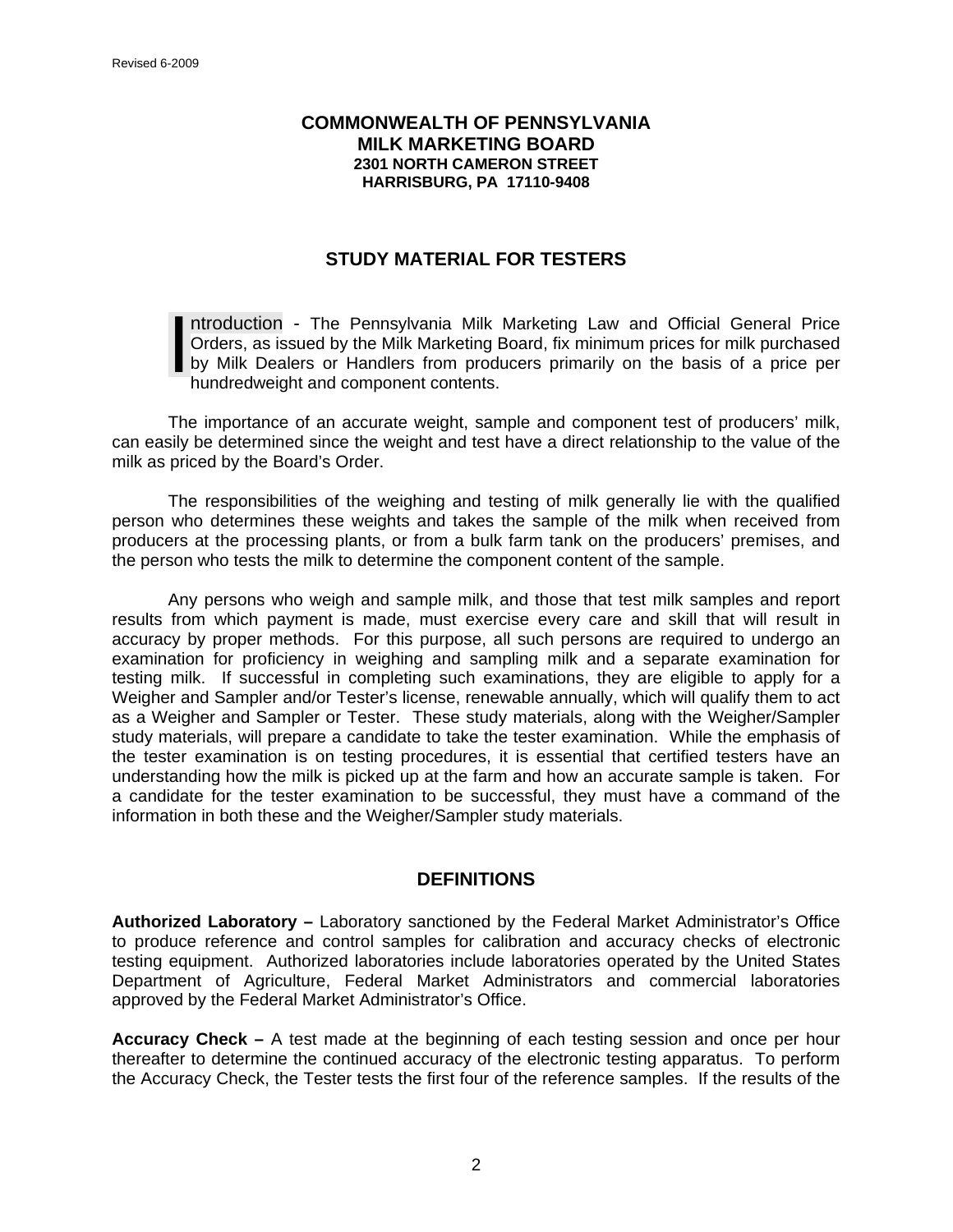.

four Accuracy Check tests are 0.05 or less than the results obtained by the Reference Method, the Accuracy Check is successful.

**Approved Preservative** – Chemical approved by the Market Administrator used to improve the longevity of milk samples. One of the currently approved preservatives is Potassium Dichromate.

**Calibration –** The adjustment of an electronic instrument so that the results for a given payment component match the results of an Association of Official Analytical Chemists (AOAC) or Intersociety Council on Standard Methods for the Examination of Dairy Products (ICSMEDP) approved Reference Method.

**Certified Tester –** A Milk Marketing Board certified technician as referenced in §144.2 (relating to certification requirements) operating electronic instruments and/or a person certified to perform specific Reference Methods for determining the components in raw milk.

**Control Milk/Control Samples –** Samples produced by a commercial laboratory or by the United States Department of Agriculture (USDA) Market Administrator's Office or its successor agency, used for determining the calibration of an electronic instrument. Typically the control samples are identical to the first four reference samples and are used to perform the hourly accuracy check of the electronic equipment.

**Electronic Method –** A method for determining the components in raw milk using an electronic apparatus.

**Electronic Testing Equipment –** Approved equipment used to test for milk fat content or other components of milk. Maintenance records, calibration and accuracy test records must be maintained for at least one year.

**Meniscus -** The curved surface of liquids in tubes, whether concave or convex, caused by the surface tension of the liquid.

**Milk Component/Component –** Unique compound within milk whose relative mass within the milk may be used to determine the payment to producers. Component parts of milk include, but are not limited to, butterfat, protein, lactose, solids non-fat, other solids, and total solids.

**Reference Method –** Standard method using analytical chemistry or other approved techniques by which all other electronic methods of testing milk are compared for determining the accuracy of the machine testing for the components in milk.

**Reference Samples –** Milk samples produced by a Reference Method in laboratory recognized by the United States Department of Agriculture and or the Pennsylvania Milk Marketing Board and used to calibrate electronic milk testing equipment. Typically there are 12 reference samples used to calibrate electronic equipment.

**Repeatability Check –** A test run at the beginning of each testing session in order to demonstrate the ability of a given machine or piece of equipment to meet the requirements for repeatability. The repeatability check requires ten consecutive tests on a single well-mixed sample. If the range of the results do not exceed 0.07 or less, the repeatability check is acceptable.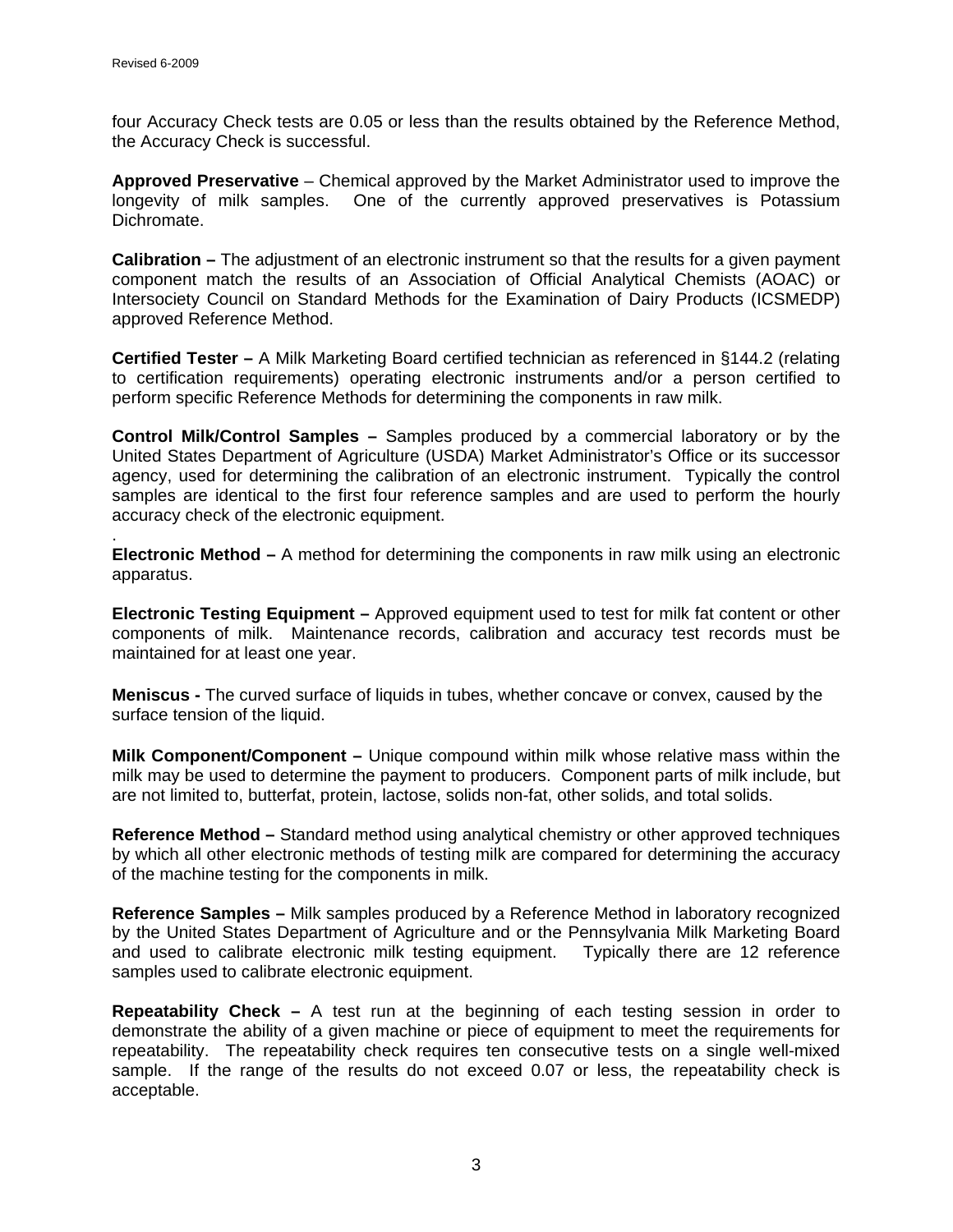**Zero Check –** Test performed on Electronic Milk Testing Equipment prior to the repeatability to ensure the equipment will yield a "zero" on a non-milk sample. Procedures for the zero check vary by manufacturer.

# **TESTERS**

It shall be unlawful for any Milk Dealer to buy or receive milk from producers, or to sell or deliver milk to stores or consumers on the basis of, or with reference to, the amount of butterfat or milk components contained in such milk, unless the butterfat or component test is conducted by a Tester licensed by the Board.

The Tester shall keep an accurate record of all tests made, and copies of such record shall be kept for a period of two years by the Tester and by the Milk Dealer.

To become a licensed Tester, a person is required to pass an examination in testing conducted by the PA Milk Marketing Board. The cost of the examination is twenty-five (\$25.00) plus an annual testing license costing twenty dollars (\$20.00). The tester license is issued from January 1st through December 31st and must be renewed annually. Renewal applications will be mailed by the PA Milk Marketing Board to current license holders. These applications shall be mailed back to the PA Milk Marketing Board office along with the twenty dollar (\$20.00) annual license fee by December 1st for the following year.

## **REFUSAL, SUSPENSION AND REVOCATION OF LICENSES**

The Board may decline to grant, or may suspend or revoke a Weigher and Sampler license or a Tester license, where the applicant therefore, or holder thereof, has violated any provision of the PA Milk Marketing Law, pertaining to the weighing, measuring, testing or sampling of milk, or has engaged in any practice with respect thereto, which causes stores or consumers to overpay for such milk, or which otherwise defrauds or tends to defraud milk producers, stores or milk consumers.

This procedure before the Board and of the Board, with respect to the refusal, suspension or revocation provided for herein, and the procedure governing appeals from such action of the Board, shall be as that prescribed in the PA Milk Marketing Law.

### **TESTING: NOTIFICATION OF PRODUCERS**

- (a) A Milk Dealer buying or receiving milk from a producer on the basis of, or with reference to, the amount or percentage of components contained in such milk shall, within five days after the end of each sampling period, test composite samples and within two days thereafter, notify the producer of the result of such test, stating the period of time during which samples were taken.
- (b) Notice to the producer shall be in writing delivered to the producer.
- (c) For the purposes of implementing the Milk Marketing Law, it may be interpreted that "Fresh Samples" may be used for the determination of component content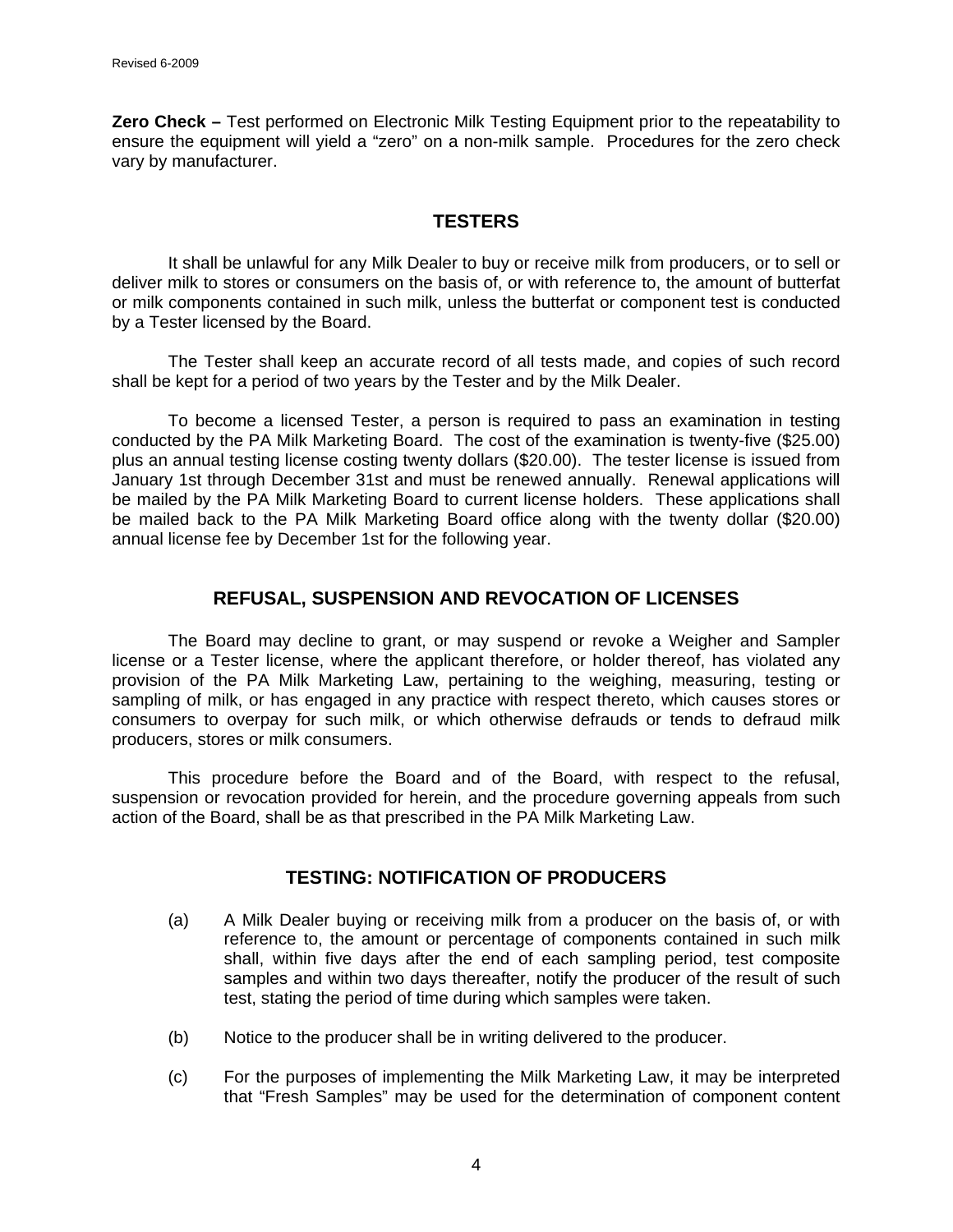for payment to producers, providing that not less than two random representative fresh milk samples, evenly spaced, shall be taken and tested in each one-half month period, or a total of not less than four component tests in each calendar month. Producers shall be notified of the results of such tests, stating the sampling period, within two days after the end of each period.

(d) After samples have been tested, their residues shall be held intact under refrigeration at a temperature of between 33 ° F and 40° F for a period of not less than ten days.

### **ACCEPTABLE TEST METHODS**

For the purposes of implementing the act regarding tests as to the amount of components contained in milk or cream, the term "Babcock Test", as used in the act shall include: all component testing methods, including the automated Light Scattering Method, and Infra-Red Method; have prior approval of the Board; and shall be performed in accordance with the standard established by the Association of Official Analytical Chemists (AOAC) in that organization's current edition of Official Methods of Analysis. When using electronic testing methods, for testing milk fat, results are recorded to the nearest 0.01%. Care must be taken when using Electronic Testing Equipment to insure that there is no air in the sample. Air in the sample may cause the results to be inaccurate. The milk fat in milk may be determined by butyrometric, gravimetric, light scattering, or infra-red methods. The infra-red testing is the most commonly used method. Although older, the Babcock method is still used widely and provides a dependable result. Mojonnier and Roese-Gottleib are also used to determine milk fat content.

# **REFRIGERATION OF SAMPLES**

Samples shall be maintained under refrigeration at a temperature of between 33° F and 40° F. Samples shall not be un-refrigerated for more than 30 minutes.

# **TRANSPORTATION OF SAMPLES**

- (a) Samples are collected at the farm where the milk is picked up in plastic vials, glass bottles or in plastic bags and stored in a cooler with ice. The samples must be maintained at a temperature of between 33° F and 40° F (.5° and 4.4° C) at all times.
- (b) The daily fresh samples shall, upon return of the tank truck from the producer's farm to the dealer's plant must continue to be maintained at the dealer's plant under refrigeration at a temperature between 33° F and 40° F for testing.

## **OFF-PREMISES TESTING**

Samples may be tested off the premises of the Milk Dealer by a recognized laboratory if the following conditions are complied with: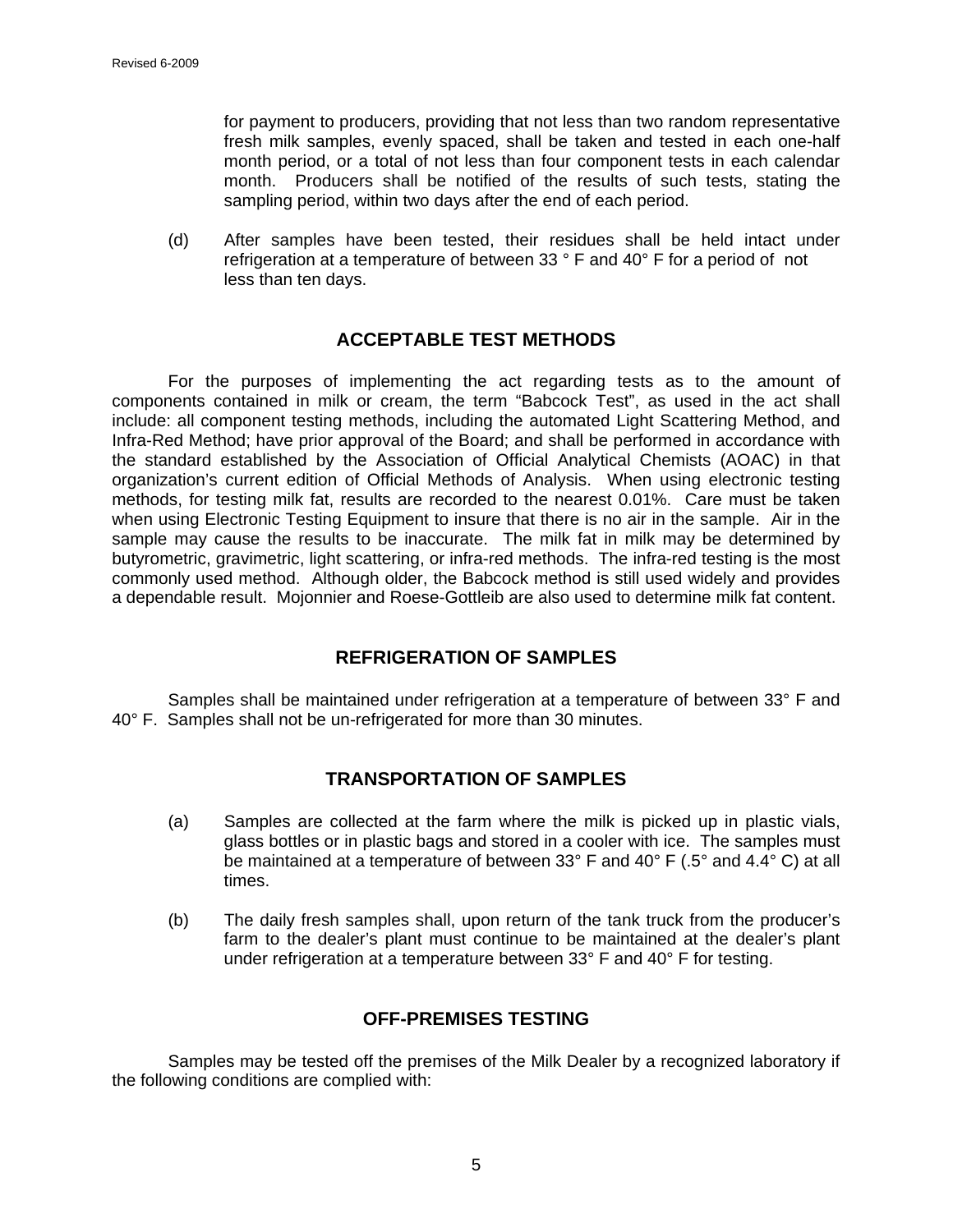- (1) Samples shall be transported under refrigeration at a temperature of between 33° F and 40° F.
- (2) Records of all tests of producer milk shall be maintained by the tester for a period of not less than two years.

#### **REJECTION OF PRODUCER'S MILK**

- (a) No handler under the act or person holding any license, permit or certificate issued by the Board shall return milk to a producer or reject any milk of a producer for any cause except:
	- (1) Inferior quality of the milk.
	- (2) Non-compliance with the regulation of other governmental health or sanitation agencies.
- (b) The return or rejection of the milk shall be supported by a signed statement to the producer, setting forth the reasons for which the milk was returned or rejected. A copy of the statement shall be retained by the rejecting handler (purchaser) as a part of his permanent records.
- (c) In the case of bulk tank pick-up, the signed statement shall be delivered to the producer in person at the time of rejection or, in the event neither the producer nor his representative is available at the time, it shall be posted in a conspicuous place in the milk house.

Milk is defined in the current Grade A Pasteurized Milk Ordinance Recommendations of the U. S. Public Health Service as the "Lacteal secretion, practically free from colostrums, obtained by the complete milking of one or more healthy cows, which contains not less than 8.25 percent milk solids, not fat, and not less than 3.25 percent milk fat."

 In Pennsylvania, whole milk offered for sale must contain at least 3.25 percent fat and 11.5 percent total milk solids. Minimal standards for other states vary from 3.00 to 3.80 percent milk fat and 11.00 to 12.00 percent milk solids.

# **COMPOSITION OF MILK**

| Components                   | Average Percentage |  |
|------------------------------|--------------------|--|
|                              |                    |  |
|                              |                    |  |
|                              |                    |  |
|                              |                    |  |
|                              |                    |  |
|                              |                    |  |
| (Protein, Lactose, Ash)      |                    |  |
|                              |                    |  |
| (Protein, Fat, Lactose, Ash) |                    |  |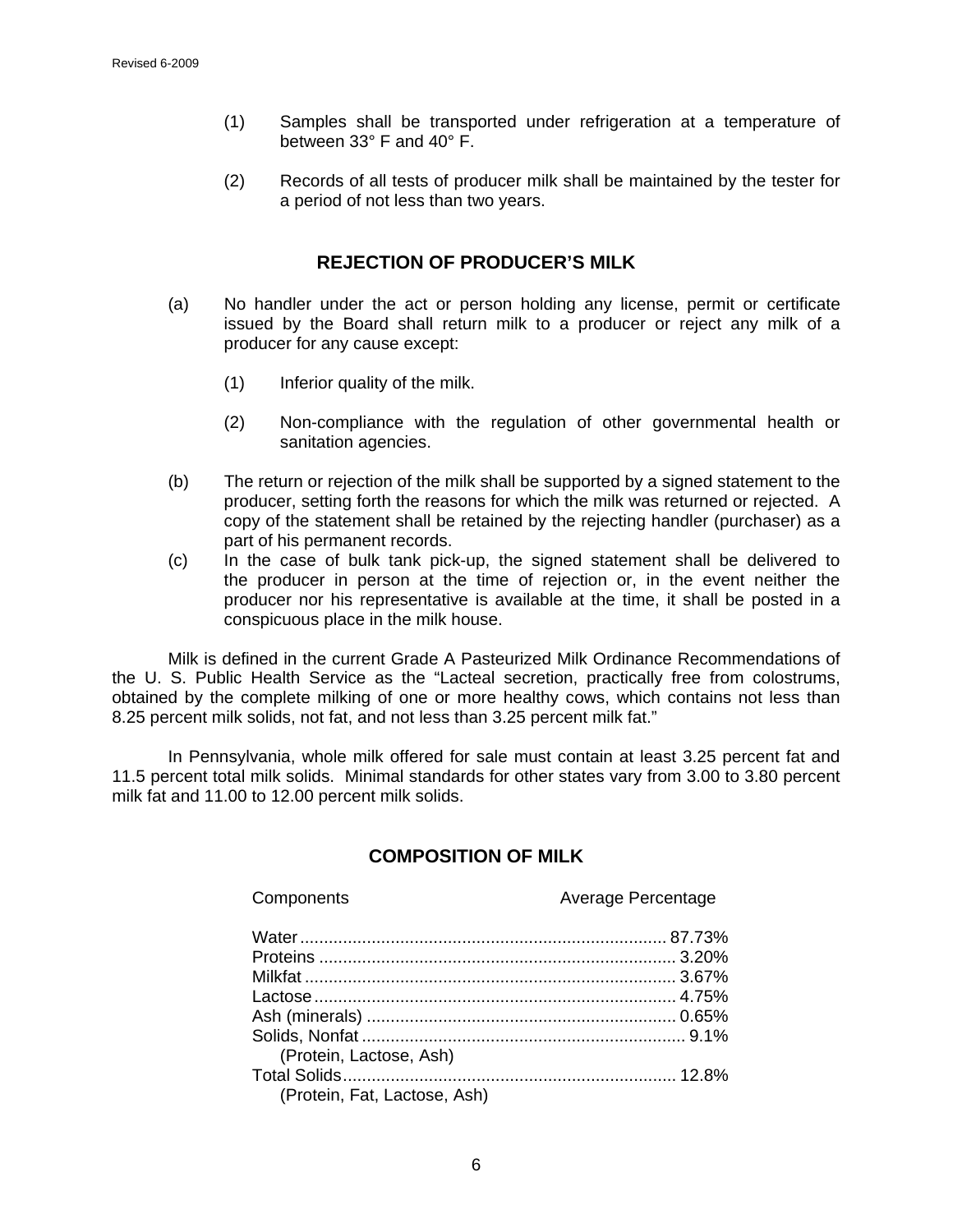## **CONSTITUENTS OF MILK**

*Water*—The water of milk is identical with any other water in nature. The water of milk serves as the medium in which all other constituents are dissolved, suspended and emulsified.

*Fat*—Milk fat is also called butterfat. When warmed, it becomes liquid oil. The yellow color of milk fat is due to the carotene in it.

Chemically, milk fat is very complex. About 99 percent of it is a mixture of hundreds of different triglycerides. The remaining 1 percent consists of phospholipids and traces of diglycerides, monoglycerides, free fatty acids, steroids and fat-soluble vitamins (A, D, E, and K). All these substances are collectively called lipids (fatty or fat-like material). All lipids or fats are soluble in the so-called fat solvents, such as gasoline, ether, chloroform and dry cleaning fluid. They do not mix or rinse with water, a property to be aware of when cleaning testing glassware.

Milk is synthesized in the cow's udder and secreted in the form of globules. These are tiny spheres covered by a very thin lipoprotein membrane. Milk fat globules are so small (0.5 to 10 microns in diameter) that a single drop of milk contains more than 100,000,000 globules. These fat globules are suspended in the water of the milk (temporary emulsion) but rise very slowly toward the surface because fat has a lower specific gravity than the surrounding serum. Milk, upon standing, will therefore eventually show a definite cream layer. Homogenized milk will not do this, because the fat globules have been mechanically broken down to the size of about one micron, so that they no longer respond to the law of gravity.

When milk is exposed to centrifugal force, as in a separator, the fat of the milk will concentrate to cream near the center of the centrifuge. The serum (skim milk) having a higher specific gravity, is propelled to the outside. Of course, skim milk will always contain trace amounts of fat, the amount depending on the speed and efficiency of the separator. Usually the very small fat globules stay in the skim milk portion.

# **THE BABCOCK METHOD**

The principle behind the Babcock method is to mix milk and concentrated sulfuric acid to release free fat. Generally the Babcock method is as follows:

- 1. Place raw milk sample in water bath at  $32.2^\circ$   $37.8^{\circ}$  C or  $90^{\circ}$  – 100° F to disperse the cream layer which forms on top.
- 2. After the sample reaches the ambient temperature of the water bath, mix sample thoroughly inverting 25 times or shaking whirl bags with 1 foot motions.
- 3. Pipette 17.5 milliliters (or 18 grams) from the sample container to the Babcock test bottle for milk

*Heated Water Bath* 

samples. The milk pipette must have a capacity of 17.6 milliliters but delivers only 17.5 milliliters. When testing cream, use a nine-gram sample. When weighing milk or cream into test bottles, the scales should be on a level, firm place away from drafts. The standard milk test bottle in Pennsylvania is graduated to read a total of

7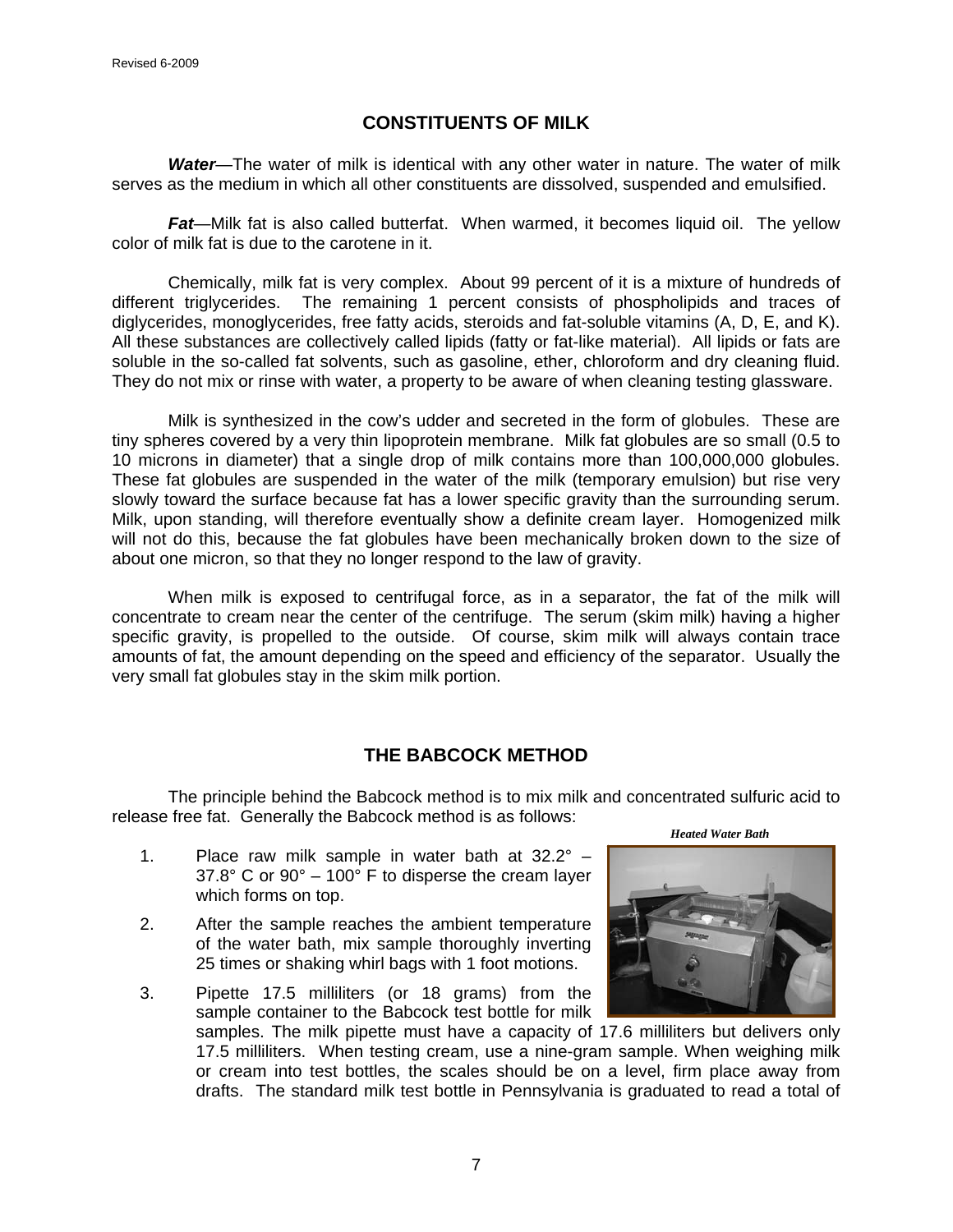*Pipetteing Milk from Sample Vial* 



up to 8% fat. A cream test bottle will allow fat readings up to 50%. The smallest division of graduation of a milk test bottle represents .1 of one percent. A cream test bottle is graduated in .5 of one percent.

4. Add 17.5 milliliters (or 18 grams) sulfuric acid into the Babcock bottle. When measuring,

never mouth pipette to measure acid. Commercial sulfuric acid with a specific gravity of 1.82 to 1.83 is the kind and strength used in testing milk. The sulfuric acid is used in the Babcock test to digest protein and separate fat. Acid for testing milk should be kept in a glass stoppered bottle. If the bottle is left unstoppered, acid will absorb moisture from the air and become too weak. When diluting acid, to minimize the risk of having acid splash out of the container, always add acid to water; never add water to acid.

- 5. Gently mix acid and milk sample causing an exothermic (heat is given off) reaction. The sample should turn a golden straw color. A dark muddy or black color indicates the sample is burned and should be discarded.
- 6. Thoroughly mix the acid and milk sample in a mechanical mixing device or shaker for one minute.
- 7. Place samples in centrifuge at the prescribed speed for 5 minutes. Fat along with the somatic cells in the milk will naturally, over time, rise to the top of the bottle. The action of centrifuge brings fat to the top of test bottle much more quickly and thoroughly.
- 8. When centrifuge stops, add sufficient laboratory grade water (soft) at 60° C (140° F) to make the fluid in the Babcock bottle come up to within a  $\frac{1}{2}$  centimeter (.2)

 *Centrifuge to Bring Fat to Top of Bottle* 



inches) of the base of the neck. When testing cream, the cream test bottles are centrifuged and water added to bottles in centrifuge the same as milk

- 9. Centrifuge for an additional two minutes. Both milk and cream will now have been centrifuged three times
- 10. When centrifuge stops, add sufficient laboratory grade water (soft) at  $60^{\circ}$  C (140 $^{\circ}$  F)



*Babcock Bottle with Visible Fat Column*  to make the liquid fat column in the Babcock bottle come to within the graduated scale in the neck of the bottle. The top of the fat column will be below the uppermost graduation and the bottom of the fat column will be above the lower most graduation in the neck. This is the second time water is added to the Babcock bottle.

- 11. Centrifuge for an additional one minute.
- 12. After centrifuge stops, place samples in a tempering water bath at  $56.5^{\circ} 58.5^{\circ}$  C or 133.6°-137.4° F for 5 minutes.
- 13. Remove sample from bath. Using dividers (like a caliper), measure the distance between the top and bottom menisci of the fat column. In milk, the top and bottom menisci are curved upward. Measure from the lowest point or bottom of the bottom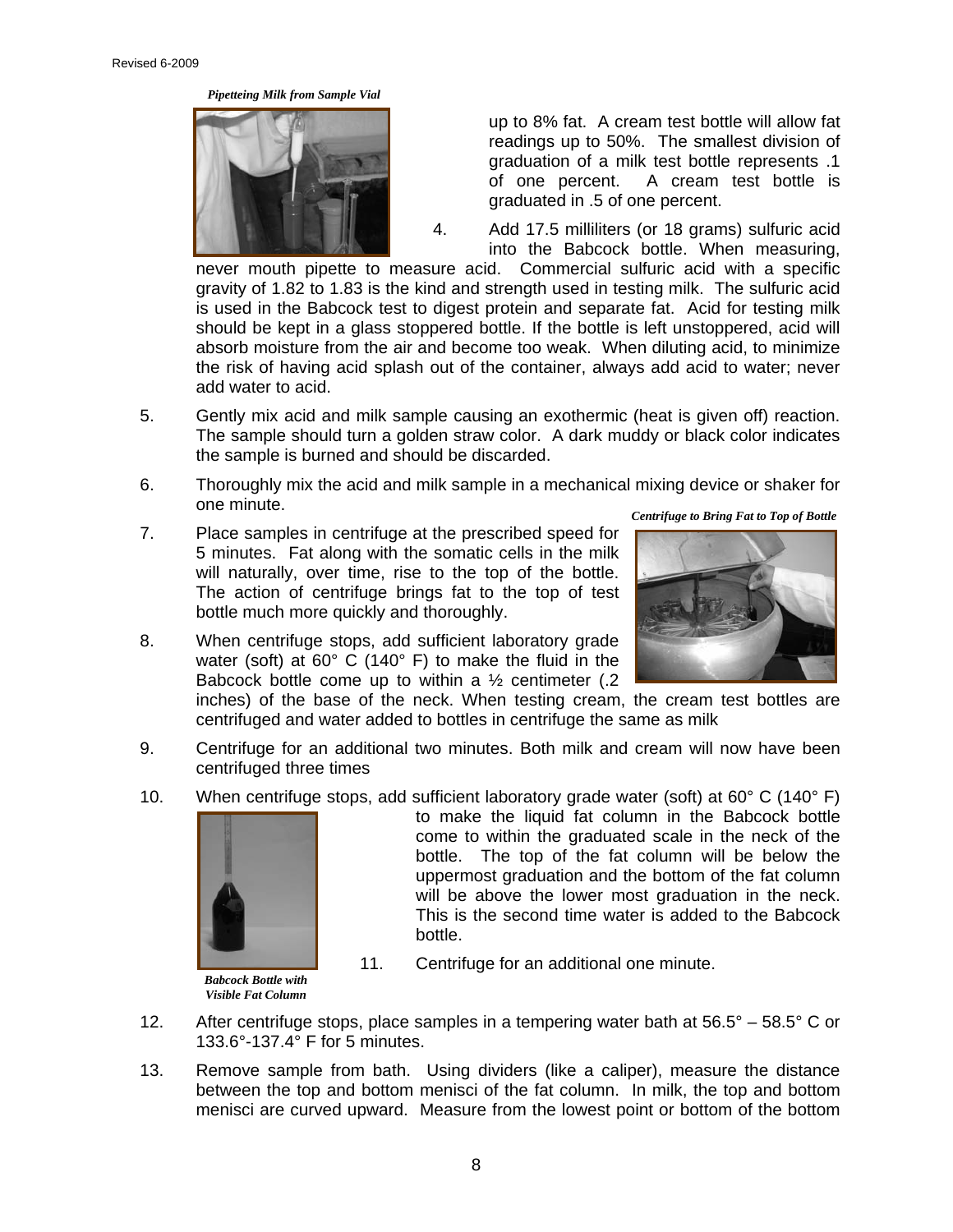meniscus to the top or highest point on the curve on the upper meniscus. Express your reading in terms of a percentage to nearest .05 percent. When testing cream, Glymol is added to the fat column of cream test bottles to obtain an accurate reading. The addition of the Glymol will cause the upper meniscus to flatten. When testing herd samples, the maximum allowable standard deviation between the Babcock method and the electronic test is 0.04%.



*Dividers Measuring Fat Column* 

## **ETHER EXTRACT METHOD**

Although the ether extract method is one of the more cumbersome procedures for ascertaining milk components, it is among the most dependable and accurate chemical analysis tools. At present it is uncommon to find the ether extract method used for producer payment purposes.

### **ELECTRONIC METHODS**

The most common practice for testing milk for component and fat content is to use specially designed electronic equipment. All electronic equipment must be recognized by the USDA, dairy division, for the analysis of milk and milk components. Laboratories using electronic equipment must make sure their equipment is producing accurate and dependable results.

Electronic testing Equipment will require calibration:

- 1. Upon initial installation
- 2. When the Accuracy Check fails
- 3. When a part of the Electronic Testing Equipment affecting proper operation has been repaired, rebuilt, replaced or adjusted.
- 4. As required by the manufacturer for proper maintenance or operation of the equipment.

Unless otherwise specified by the manufacturer, use the following procedure for calibrating electronic milk testing equipment.

- 1. First run a zero check using a non-milk sample to ensure that the machine gives a zero reading.
- 2. Perform the repeatability test to demonstrate the equipment's ability to test ten consecutive tests on a single well-mixed sample and obtain results within a range 0.07 or less. The actual butterfat level in the



*Electronic Milk Testing Equipment – Milk O Scan*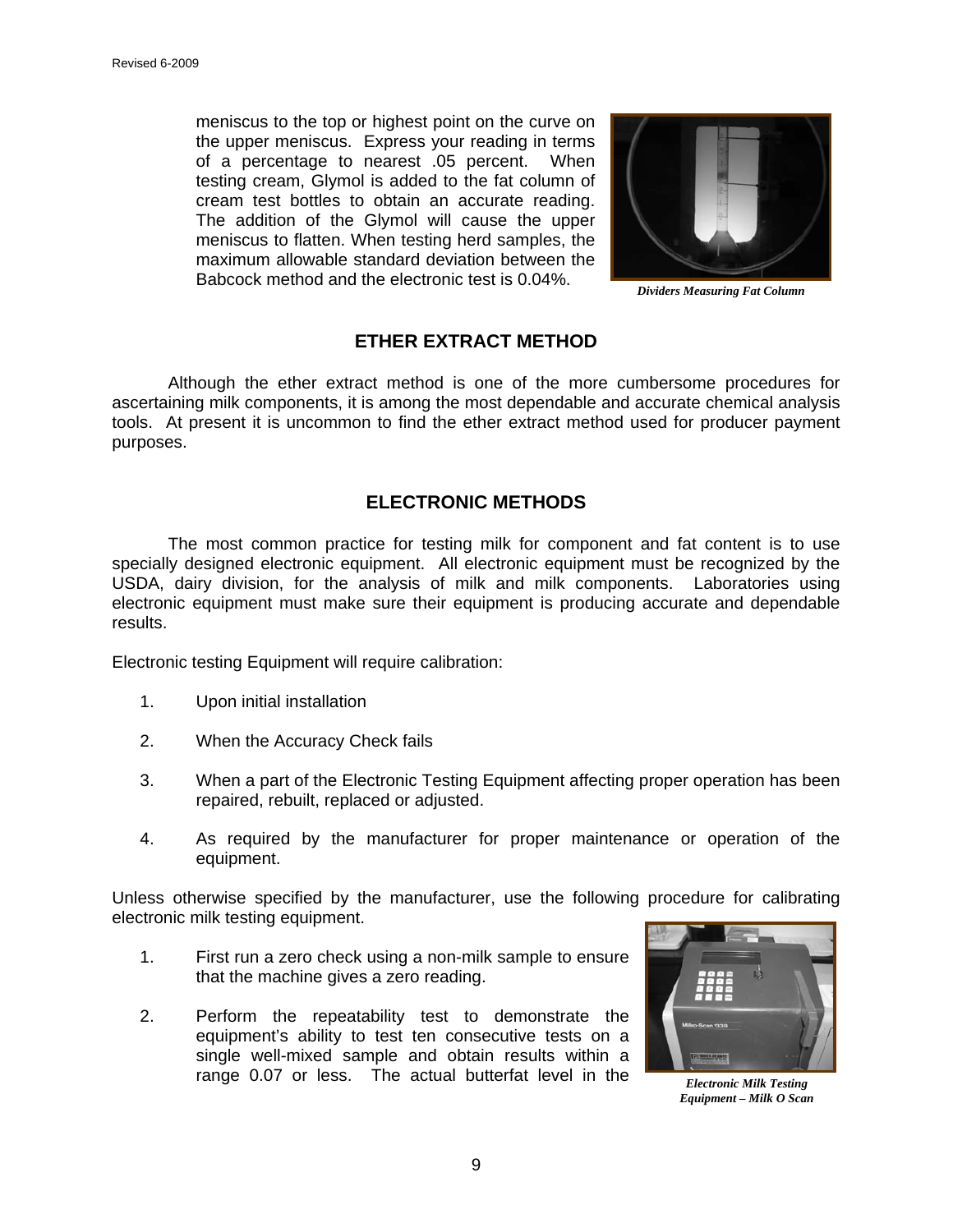sample is irrelevant for the repeatability test as long as the results of the ten tests are within the 0.07 range.

- 3. Test 12 reference samples and compare your test results with the reference test results.
	- a. The average of the 12 differences (called the mean average) is +/- .04 or less; and
	- b. The standard deviation of the ten differences is .04 or less.

| Sample ID        | <b>Reference Test</b> | Your Test                 | <b>Difference</b> |
|------------------|-----------------------|---------------------------|-------------------|
| <b>RED</b>       | 3.600                 | 3.632                     | $-0.032$          |
| <b>DK BLUE</b>   | 3.740                 | 3.725                     | 0.015             |
| <b>PURPLE</b>    | 3.260                 | 3.275                     | $-0.015$          |
| <b>CLEAR</b>     | 3.770                 | 3.789                     | $-0.019$          |
| <b>GOLD</b>      | 3.100                 | 3.091                     | 0.009             |
| <b>DK ORANGE</b> | 3.700                 | 3.685                     | 0.015             |
| <b>TURQUOISE</b> | 4.350                 | 4.384                     | $-0.034$          |
| <b>GREEN</b>     | 4.070                 | 4.066                     | 0.004             |
| <b>BROWN</b>     | 5.100                 | 5.132                     | $-0.032$          |
| <b>PINK</b>      | 5.740                 | 5.776                     | $-0.036$          |
| <b>WHITE</b>     | 4.810                 | 4.765                     | 0.045             |
| <b>HOT PINK</b>  | 4.600                 | 4.619                     | $-0.019$          |
|                  |                       |                           |                   |
|                  |                       | Average of                |                   |
|                  |                       | <b>Differences</b>        | $-0.008$          |
|                  |                       | <b>Standard Deviation</b> |                   |
|                  |                       | of Differences            | 0.025             |

## **Example:**

Standard deviations are usually obtained from spreadsheet formulas rather than manual calculations. If one wishes to perform the calculation manually, consult a statistical procedures text.

4. Perform an accuracy check to determine the accuracy of the electronic testing apparatus. To perform the Accuracy Check the Tester tests the first four of the reference samples. If the results of the four Accuracy Check tests are 0.05 or less than the results obtained by the Reference Method, the Accuracy Check is successful and the equipment is ready to test milk. *Note*: The Accuracy Check must be run each hour that machine is in operation and testing farm milk samples. If samples used for the Accuracy Check called the control samples were not provided with the reference samples, the Tester may subdivide the first four reference samples into several smaller control samples for use throughout the testing session. Using an approved preservative, reference and control samples may be kept under refrigeration for up to ten days.